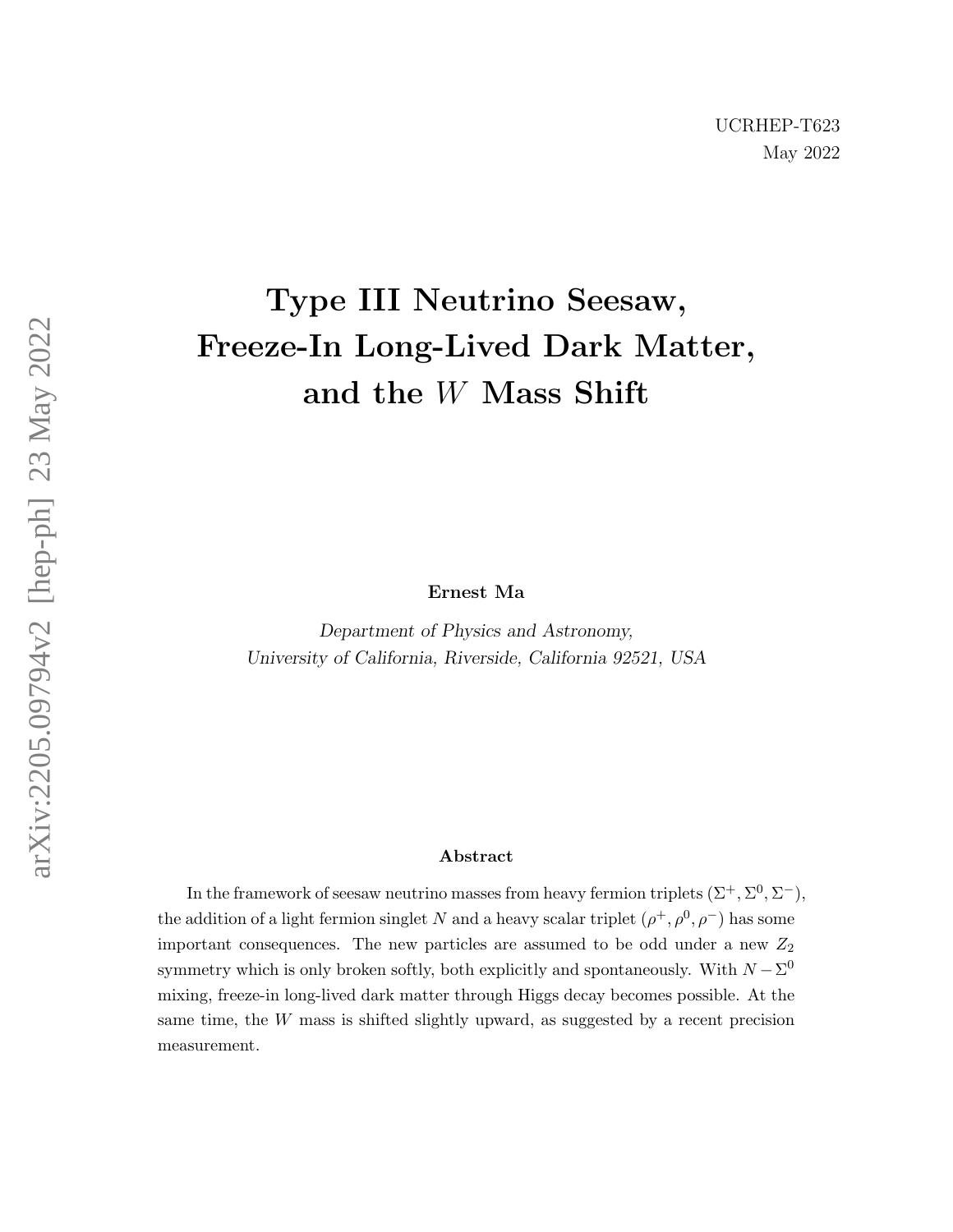Introduction : The well-known seesaw mechanism for tiny Majorana neutrino masses has three simple tree-level realizations [\[1\]](#page-5-0), depending on the heavy intermediary particles involved. Whereas Type I [heavy fermion singlet N] and Type II [heavy scalar triplet  $(\xi^{++}, \xi^+, \xi^0)$ ] are routinely considered in numerous papers, Type III [heavy fermion triplet  $(\Sigma^+, \Sigma^0, \Sigma^-)$ ] is rather less studied [\[2,](#page-5-1) [3\]](#page-5-2). In this paper, in addition to three copies of heavy  $\Sigma$  for obtaining three light Majorana neutrinos, a new  $Z_2$  symmetry is assumed under which one new *light* singlet fermion N and one new heavy scalar triplet  $(\rho^+, \rho^0, \rho^-)$  are odd, and all other fields are even. Whereas all dimension-four terms of the resulting Lagrangian must respect  $Z_2$ which forbids N from coupling to lepton doublets through the usual Higgs doublet  $\Phi$  of the standard model of quarks and leptons (SM)], this symmetry is broken explicitly by the dimension-three soft term  $\Phi^{\dagger} \rho \Phi$ , resulting thus in a small nonzero vacuum expectation value  $v_{\rho}$  for  $\rho^{0}$ .

Three important consequences follow. (A) The W mass gets a slight upward shift [\[4\]](#page-5-3). (B) The  $\phi^0 - \rho^0$  and  $\Sigma^0 - N$  mixings allow the SM Higgs boson h to decay to NN. (C) N decays through its mixing with the heavy  $\Sigma^0$  which couples to  $\nu\phi^0$ , converting thereby to  $\nu \bar{f}f$ , where f is the heaviest fermion kinematically allowed. Hence N is possibly a long-lived dark-matter candidate, produced in a freeze-in scenario [\[5\]](#page-5-4) through rare h decay  $[6]$ .

*Higgs Potential* : The Higgs potential  $V$  of this proposal consists of the SM Higgs doublet  $\Phi$  and the new real scalar triplet  $\rho$  which is odd under the assumed  $Z_2$ , i.e.

$$
V = -\mu_0^2(\Phi^\dagger \Phi) + \frac{1}{2}m_1^2(\vec{\rho} \cdot \vec{\rho}) + \frac{1}{2}\lambda_1(\Phi^\dagger \Phi)^2 + \frac{1}{8}\lambda_2(\vec{\rho} \cdot \vec{\rho})^2
$$
  
+ 
$$
\frac{1}{2}\lambda_3(\Phi^\dagger \Phi)(\vec{\rho} \cdot \vec{\rho}) + \sqrt{2}\mu_1\Phi^\dagger(\vec{\sigma} \cdot \vec{\rho})\Phi,
$$
 (1)

where the  $\mu_1$  trilinear term breaks  $Z_2$  softly. Let

$$
\phi^0 = \frac{1}{\sqrt{2}}(v_0 + h), \quad \rho^0 = v_1 + s,\tag{2}
$$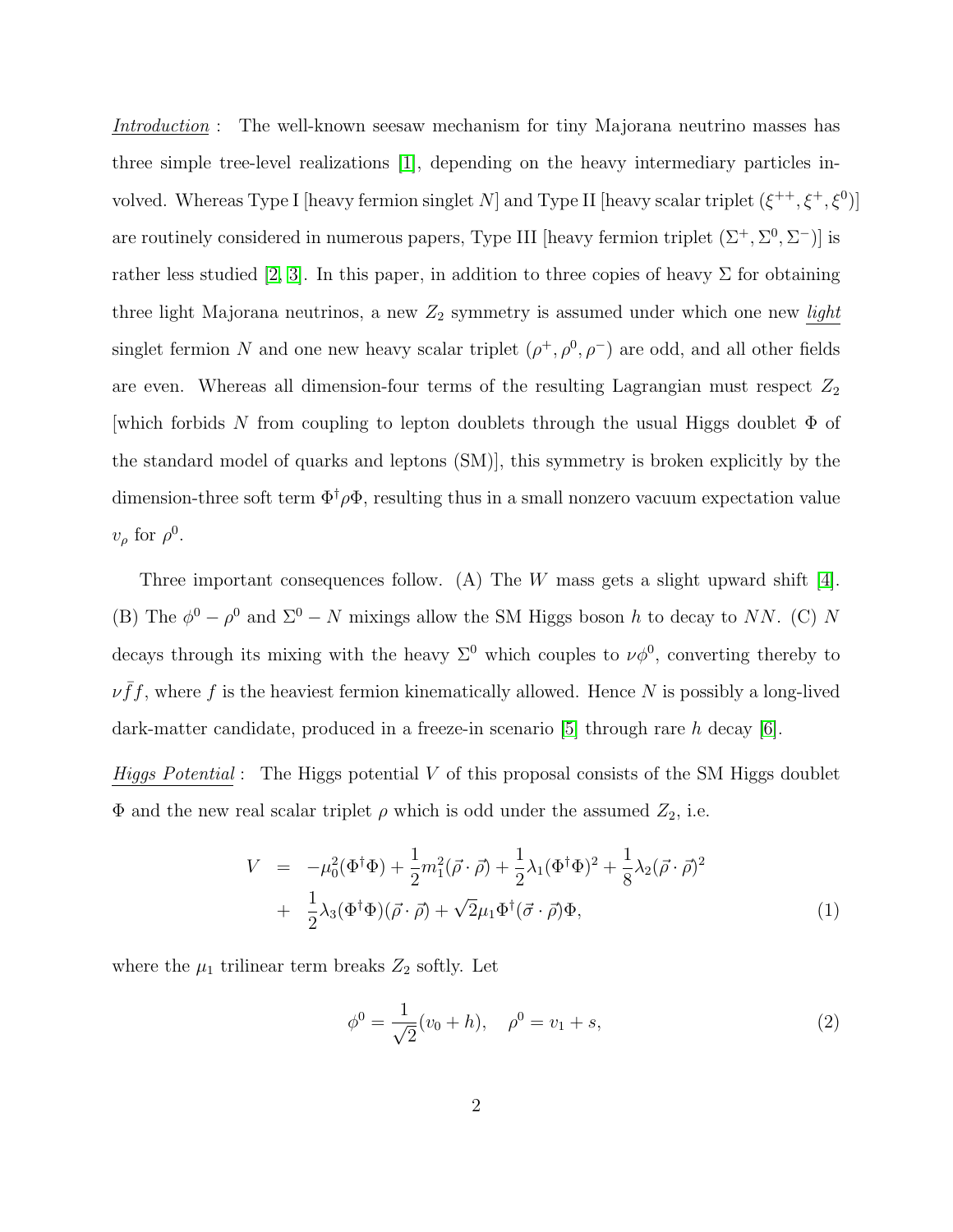then  $v_{0,1}$  are determined by

$$
0 = -\mu_0^2 + \frac{1}{2}\lambda_1 v_0^2 + \frac{1}{2}\lambda_3 v_1^2 - \frac{\mu_1 v_1}{\sqrt{2}},
$$
\n(3)

$$
0 = v_1 \left( m_1^2 + \frac{1}{2} \lambda_2 v_1^2 + \frac{1}{2} \lambda_3 v_0^2 \right) - \frac{\mu_1 v_0^2}{2 \sqrt{2}}.
$$
 (4)

For large and positive  $m_1^2$ , the scalar seesaw solution [\[7\]](#page-5-6) is

$$
v_0^2 \simeq \frac{2\mu_0^2}{\lambda_1}, \quad v_1 \simeq \frac{\mu_1 v_0^2}{2\sqrt{2}m_1^2}.\tag{5}
$$

The  $2 \times 2$  mass-squared matrix spanning h and s is then

$$
\mathcal{M}_{hs}^2 \simeq \begin{pmatrix} \lambda_1 v_0^2 & -\mu_1 v_0 / \sqrt{2} \\ -\mu_1 v_0 / \sqrt{2} & m_1^2 \end{pmatrix},
$$
 (6)

with  $h - s$  mixing given by

$$
\theta_{hs} \simeq \frac{\mu_1 v_0}{\sqrt{2}m_1^2} \simeq \frac{2v_1}{v_0}.\tag{7}
$$

To explain the new precision measurement of the  $W$  mass [\[4\]](#page-5-3), i.e.

$$
M_W = 80.4335 \pm 0.0094 \text{ GeV},\tag{8}
$$

which is several standard deviations above the prediction of the SM  $(v_1 = 0)$ , a central value of  $v_1 \approx 3.68$  GeV may be extracted from the analysis of Ref. [\[8\]](#page-5-7).

Singlet-Triplet Fermion Mixing : Neutrinos obtain seesaw masses through the heavy fermion triplets from the Yukawa couplngs

$$
\mathcal{L}_Y = \sqrt{2} f_\nu(\bar{\nu}, \bar{l})_L(\vec{\sigma} \cdot \vec{\Sigma}_R) \begin{pmatrix} \bar{\phi}^0 \\ -\phi^- \end{pmatrix}, \tag{9}
$$

resulting in the Dirac mass  $m_{\nu\Sigma} = f_{\nu}v_0/2$ , and then the usual seesaw Majorana neutrino mass  $m_{\nu} = f_{\nu}^2 v_0^2 / 4m_{\Sigma}$ . The  $\nu - S$  mixing is  $\sqrt{m_{\nu}/m_{\Sigma}}$ , and the coupling of  $\Sigma$  to  $\nu h$  is  $\sqrt{m_{\nu}m_{\Sigma}}/v_0.$ 

Since N is odd under  $Z_2$ , it does not couple to  $\nu$  through  $\phi^0$ . However, it does couple to  $\Sigma$  through  $ρ$ , i.e.

$$
\mathcal{L}'_Y = f_N \bar{N}_L(\vec{\rho} \cdot \vec{\Sigma}_R). \tag{10}
$$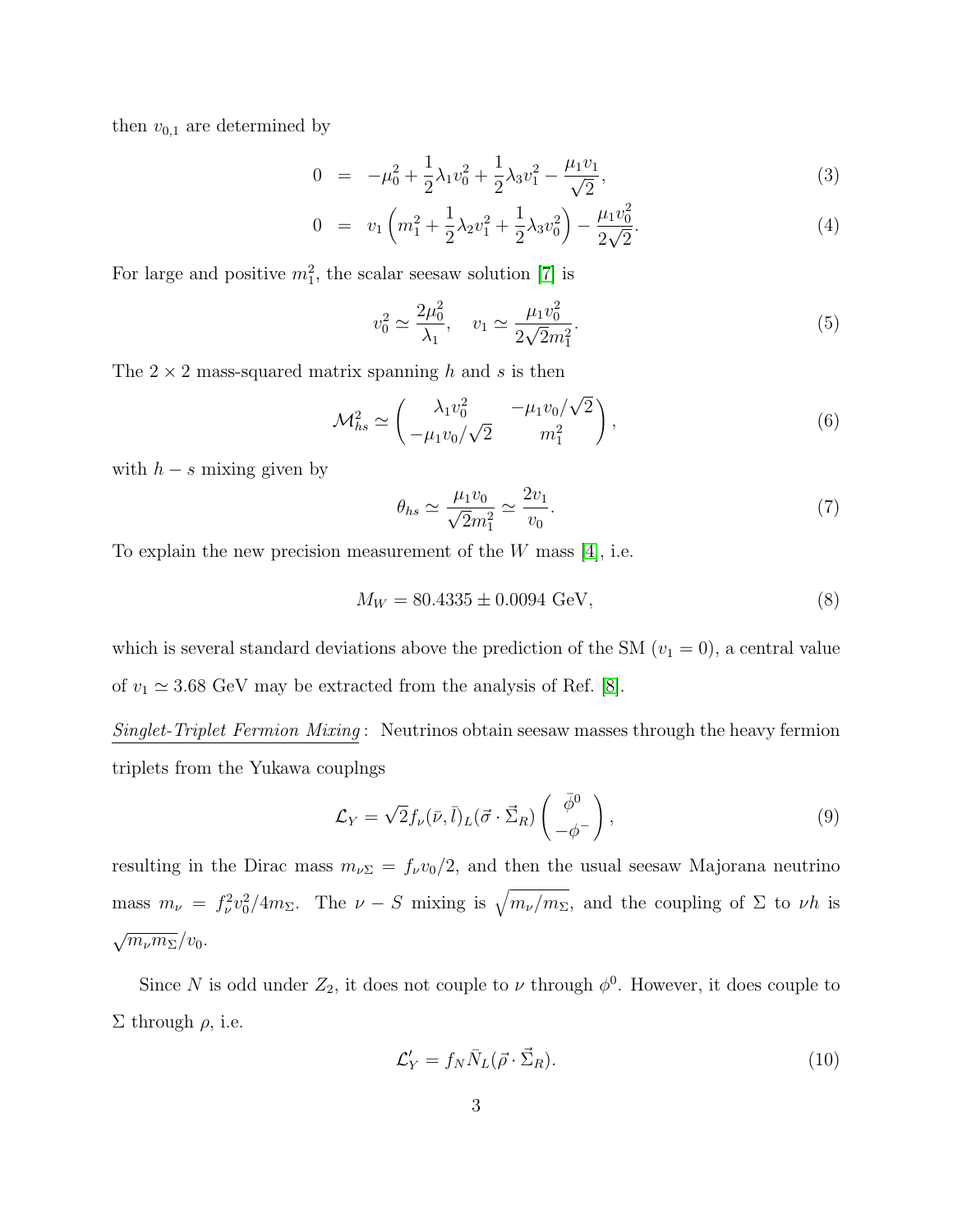The  $N - \Sigma^0$  mixing is then  $f_N v_1/m_\Sigma$  and the s coupling to NN is  $f_N^2 v_1/m_\Sigma$ .

Higgs Decay to  $NN$ : Since N is a singlet fermion, the Higgs boson h does not couple to NN directly. It does so first through  $h - s$  mixing, then through  $N - \Sigma^0$  mixing, as shown in Fig. 1.



Figure 1: Decay of h to NN.

The effective coupling is then

$$
f_h \simeq \left(\frac{2v_1}{v_0}\right) \left(\frac{f_N^2 v_1}{m_\Sigma}\right) = \frac{2f_N^2 v_1^2}{v_0 m_\Sigma}.
$$
 (11)

The decay rate of  $h \to NN + \overline{N}\overline{N}$  is [\[9\]](#page-5-8)

$$
\Gamma_h = \frac{f_h^2 m_h}{8\pi} \sqrt{1 - 4r^2} (1 - 2r^2),\tag{12}
$$

where  $r = m_N / m_h$ . Now N is assumed light and a candidate for long-lived dark matter. The correct relic abundance is obtained [\[10\]](#page-5-9) if  $f_h \sim 10^{-12} r^{-1/2}$ , provided that the reheat temperature of the Universe is above  $m_h$  but well below  $m_\rho$  and  $m_\Sigma$ .

Long-Lived Dark Matter: The singlet fermion  $N$  is assumed light and decays only through its mixing with  $\Sigma^0$  which couples to  $\nu h$ . Through the virtual Higgs, its coupling to  $\nu \bar{f} f$  is then given by

$$
G_N = \frac{f_N v_1}{m_\Sigma} \left(\frac{\sqrt{m_\nu m_\Sigma}}{v_0}\right) \frac{1}{m_h^2} \left(\frac{m_f}{v_0}\right),\tag{13}
$$

where  $f$  is a fermion allowed kinematically in the decay, as shown in Fig. 2. The decay rate is analogous to that of muon decay, i.e.

$$
\Gamma_N = \frac{G_N^2 m_N^5}{48(4\pi)^3}.
$$
\n(14)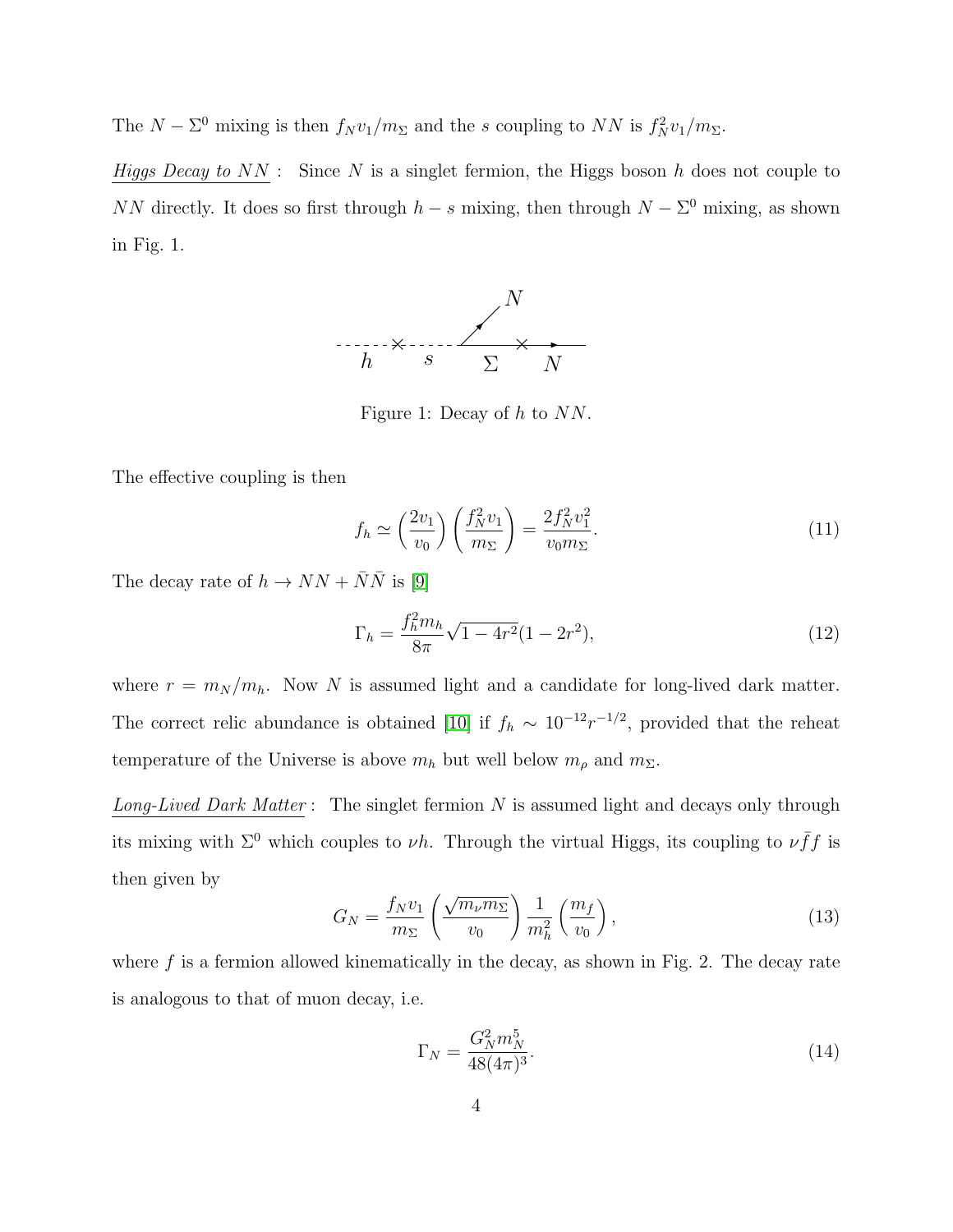

Figure 2: Decay of N to  $\nu \bar{f}f$ .

Consider for example  $m_N = 0.1$  GeV, then  $f_h \sim 10^{-12} (0.1/125)^{-1/2}$  from freeze-in Higgs decay implies

$$
m_{\Sigma}/f_N^2 \sim 3.1 \times 10^9 \text{ GeV}
$$
 (15)

for  $v_1 = 3.68$  GeV. In  $N \to \nu \bar{f} f$  decay, only an electron-positron pair is possible, hence  $m_f = m_e$  and

$$
G_N \sim 3.5 \times 10^{-22} \text{ GeV}^{-2}
$$
 (16)

for  $m_{\nu} = 0.1$  eV. The N lifetime is then

$$
\tau_N \sim 5.1 \times 10^{28} \text{ s},\tag{17}
$$

many orders of magnitude greater than the age of the Universe and satisfies bounds from all cosmological considerations [\[11\]](#page-5-10).

Conclusion : In this paper, a first example of long-lived freeze-in dark matter is presented in the context of Type III seesaw neutrino masses using heavy fermion triplets  $\Sigma$ . The key is the addition of a light fermion singlet N and a real scalar triplet  $\rho$ , both odd under a softly broken  $Z_2$  symmetry. The rare decay of the SM Higgs to NN accounts for the dark matter relic abundance of the Universe, with N having a lifetime many orders of magnitude greater than the age of the Universe. This is accomplished with  $m_N = 0.1$  GeV,  $m_\Sigma \sim 10^9$  GeV, and  $\langle \rho^0 \rangle = 3.68$  GeV, which also explains the shift in the W boson mass, observed recently. Acknowledgement : This work was supported in part by the U.S. Department of Energy Grant No. DE-SC0008541.